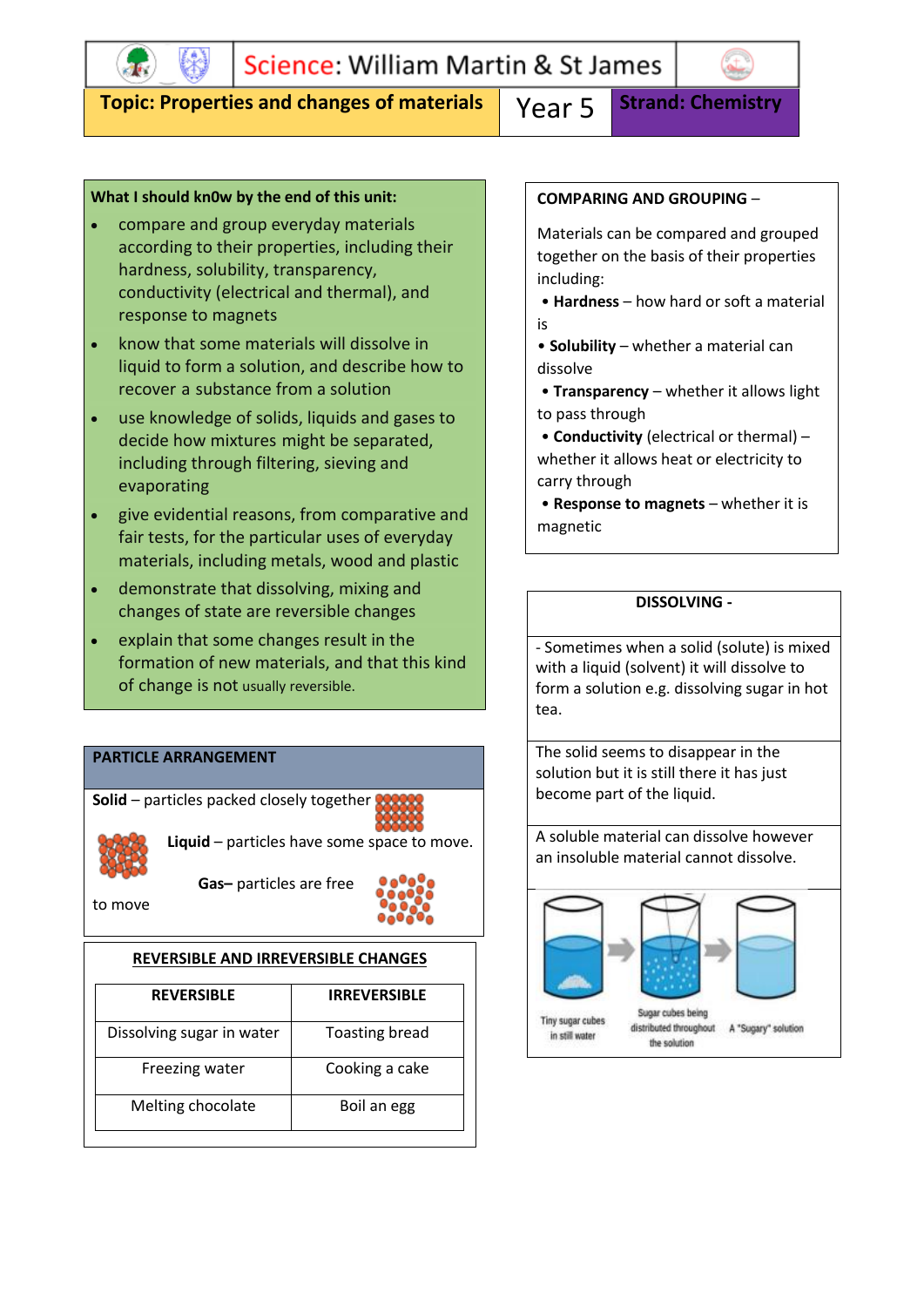

## **Topic: Properties and changes of materials | Year 5 Strand: Chemistry**

| <b>Key Vocabulary</b>       |                                                                                    |  |  |
|-----------------------------|------------------------------------------------------------------------------------|--|--|
| <b>Spelling</b>             | <b>Definition</b>                                                                  |  |  |
| <b>Soluble</b>              | -able to be dissolved,<br>especially in water                                      |  |  |
| Insoluble-                  | – cannot be<br>dissolved, especially<br>in water                                   |  |  |
| <b>Dissolve</b>             | - when something<br>solid mixes with a<br>liquid and becomes<br>part of the liquid |  |  |
| <b>Solution</b>             | - is made when one<br>substance dissolves<br>into another                          |  |  |
| <b>Reversible change</b>    | -can be reversed<br>back to its original<br>state                                  |  |  |
| <b>Irreversible change</b>  | - cannot be<br>reversed back to its<br>original state                              |  |  |
| <b>Transparent</b>          | - allows light to pass<br>through                                                  |  |  |
| <b>Thermal conductor</b>    | - a material or device<br>which allows heat to<br>carry through                    |  |  |
| <b>Magnetic</b>             | - capable of being<br>magnetised or<br>attracted by a<br>magnet                    |  |  |
| <b>Electrical conductor</b> | - a material or<br>device with allows<br>electricity to carry<br>through           |  |  |